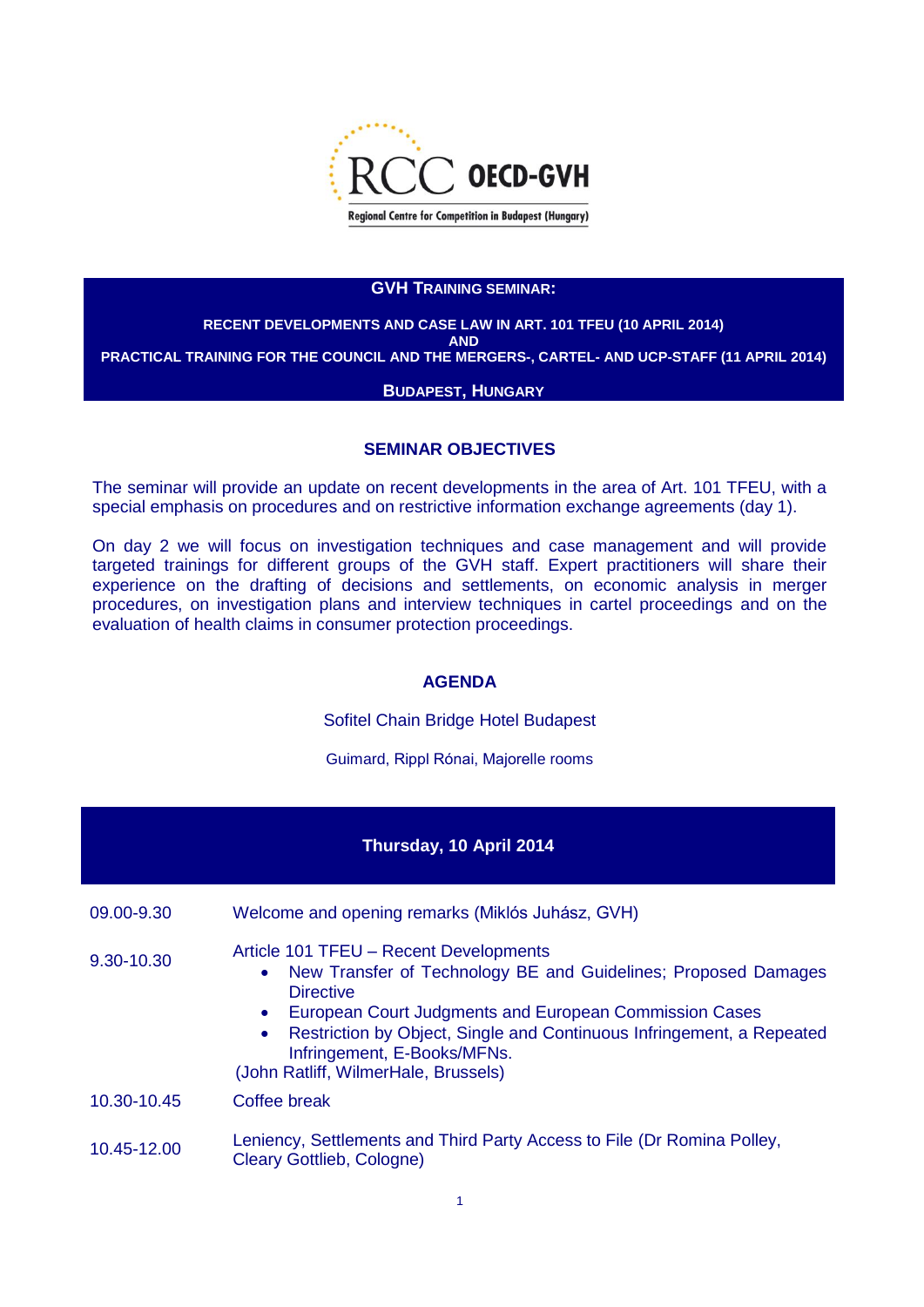| 12.00-12.30 | Procedural Aspects in Art. 101 cases -- the Commission's View (Cyril Ritter,<br>European Commission, Brussels)                           |
|-------------|------------------------------------------------------------------------------------------------------------------------------------------|
| 12.30-14.00 | Lunch                                                                                                                                    |
| 14.00-15.00 | Current issues in EU Anti-Cartel Enforcement: Concerted Practices and<br>Evidence (Cyril Ritter, European Commission, Brussels)          |
| 15.00-16.00 | The Portuguese Experience – Information Exchange in the Banking Sector<br>(Jorge Fernandes Ferreira, Autoridade da Concorrencia, Lisbon) |
| 16.00-16.15 | Coffee break                                                                                                                             |
| 16.15-17.15 | The UK Experience – Hub & Spoke Cartels: The Dairy Case (Jennifer Reeves,<br>Competition Appeal Tribunal, London)                        |

# **Friday, 11 April 2014**

## Vaszary room

- 09.30-10.30 Investigation Techniques in Cartel Cases (Rebecca Threlfall, Competition and Markets Authority, London)
- 10.30-10.45 Communication in Competition Cases (Sabine Zigelski, OECD, Paris)
- 10.45-11.00 Coffee break

We will split up into four groups for separate sessions before reconvening for lunch at 12.00 and for a summary session at 15.30

| 12.00-13.30 | Lunch                                                                                                                                                   |
|-------------|---------------------------------------------------------------------------------------------------------------------------------------------------------|
|             | Group 1 GVH Council (Boardroom)                                                                                                                         |
| 11.00-12.00 | Introductory Presentation on the Drafting of Decisions – The Perspective of<br>the European Courts (Viktor Łuszcz, General Court of the EU, Luxembourg) |
| 13.30-14.30 | Questions and Answers, Examples – Discussion of the Council Members with<br>Mr Łuszcz                                                                   |
| 14.30-15.15 | Settlement Strategies in Cartel Proceedings (Sabine Zigelski, OECD, Paris)                                                                              |